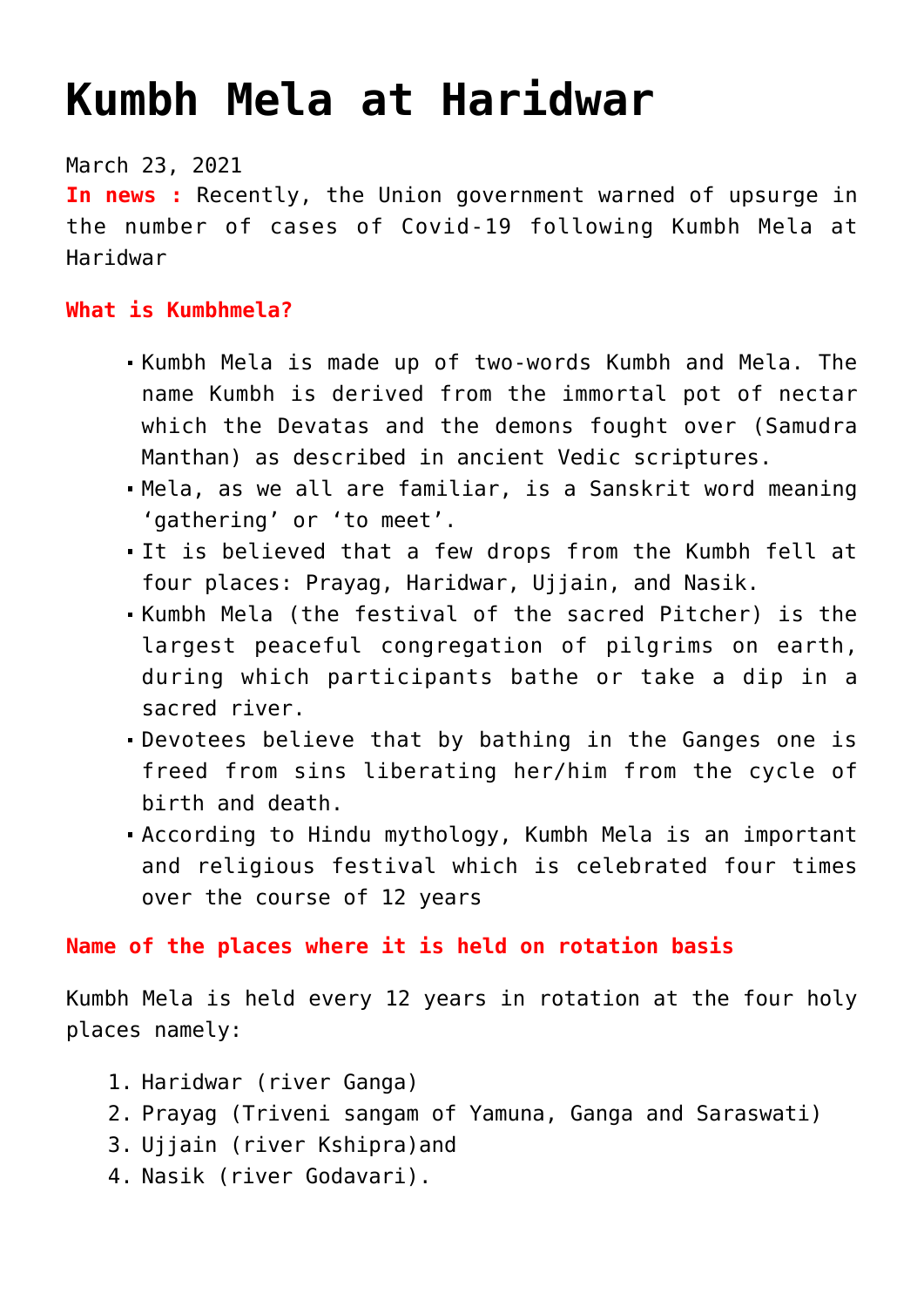The mela returns to each location after a span of 12 years.

### **A brief note on Haridwar Kumbh Mela**

- It is the largest religious congregation of pilgrims on earth witness millions of people including ascetics, saints, sadhus, kalpavasis and visitors irrespective of their caste, creed and gender.
- Kumbh 2021 is unique due to its astrological significance and will be organized a year earlier in Haridwar as sun would enter in Aries and Jupiter in Aquarius in 2021 instead of 2022 making this mega event unique and auspicious.
- Kumbh 2021 is planned to cover four districts of Uttarakhand; Haridwar, Dehradun, Tehri Garhwal and Pauri Garhwal
- The last Kumbh Mela organized in Haridwar in 2010

#### **Ceremonies during Kumbh Mela**

During the Kumbh Mela, a number of ceremonies take place; the traditional procession of **Akharas called 'Peshwai**' on elephant backs, horses and chariots, the shining swords and rituals of Naga Sadhus during '**Shahi Snaan',** and many other cultural activities that attract millions of pilgrims to attend the Kumbh Mela.

#### **UNESCO recognition**

The Intergovernmental Committee for the Safeguarding of the Intangible Cultural Heritage under UNESCO has inscribed 'Kumbhmela' on the representative list of the Intangible Cultural Heritage of Humanity during its 12th session held at Jeju, South Korea from 4-9 December 2017.

#### **Other types of Kumbh Mela**

Apart from the above, there are three other types of Kumbh they are: